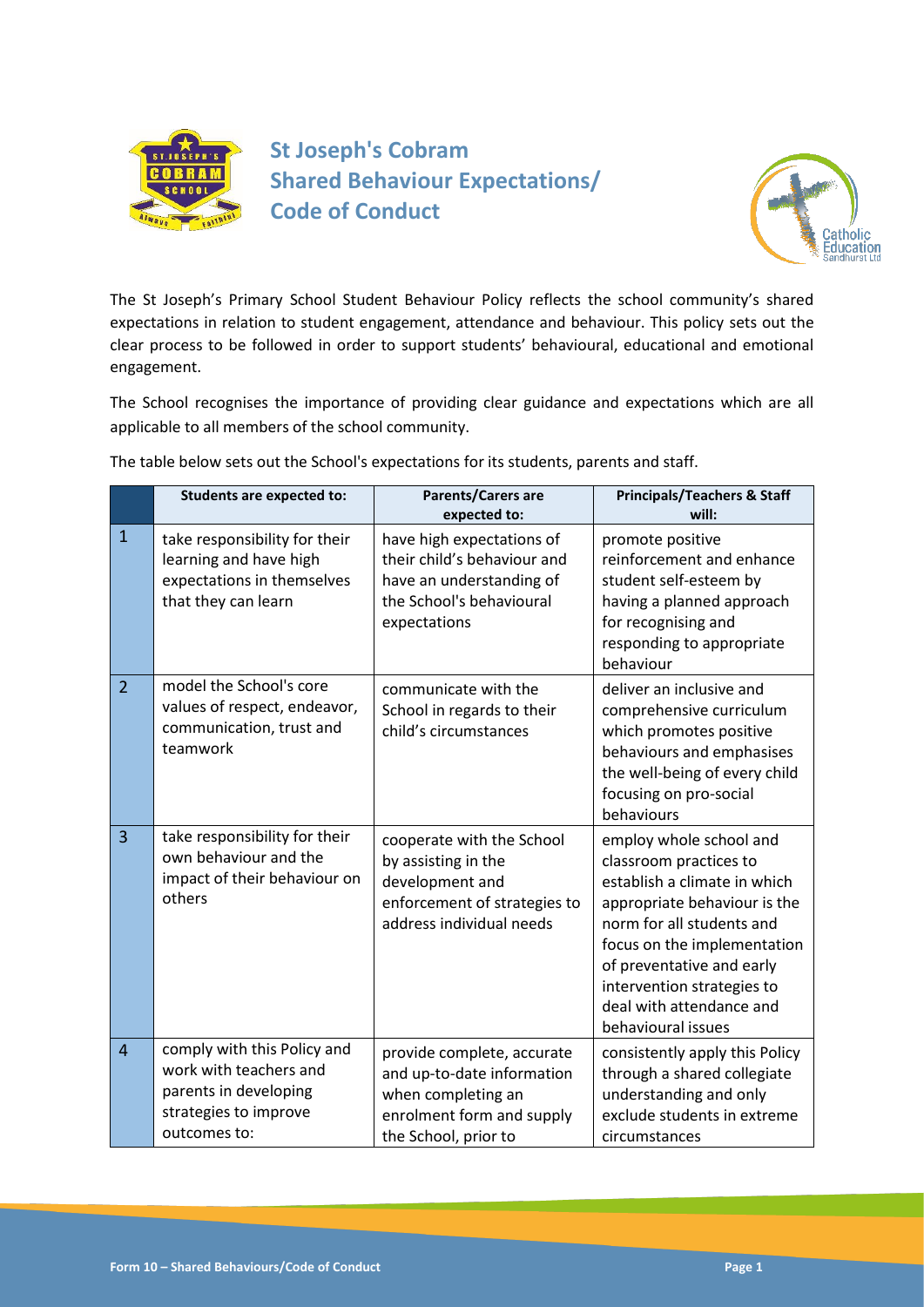|   | a.<br>c. | obey all reasonable<br>requests of staff;<br>b. respect the rights of<br>others to be safe and<br>learn; and<br>respect the property<br>of others. | enrolment, with any<br>additional information as<br>may be requested, including<br>copies of documents such as<br>medical/specialist reports<br>(where relevant to the<br>child's schooling), reports<br>from previous schools, court<br>orders or parenting<br>agreements                                                          |                                                                                                                                                                                                                                           |
|---|----------|----------------------------------------------------------------------------------------------------------------------------------------------------|-------------------------------------------------------------------------------------------------------------------------------------------------------------------------------------------------------------------------------------------------------------------------------------------------------------------------------------|-------------------------------------------------------------------------------------------------------------------------------------------------------------------------------------------------------------------------------------------|
| 5 |          |                                                                                                                                                    | comply with the school's<br>behaviour aims and the<br>school's Code of Conduct<br>and to support the school in<br>upholding prescribed<br>standards of dress,<br>appearance and behaviour,<br>in accordance with the terms<br>of your child's enrolment at<br>the School.                                                           | plan for the professional<br>development needs of all<br>staff to enable them to<br>develop and maintain<br>positive relationships with<br>their students                                                                                 |
| 6 |          |                                                                                                                                                    | acknowledge and<br>understand that<br>unacceptable behaviour by a<br>child, or repeated behaviour<br>by a parent or guardian that,<br>in the school's view, is<br>unacceptable and damaging<br>to the partnership between<br>parent/guardian and school,<br>may result in suspension or<br>termination of the child's<br>enrolment. | recognise that for some<br>students additional support<br>may be needed in the form<br>of staged responses and staff<br>are committed to working<br>with families to reintegrate<br>students in an educational<br>setting after exclusion |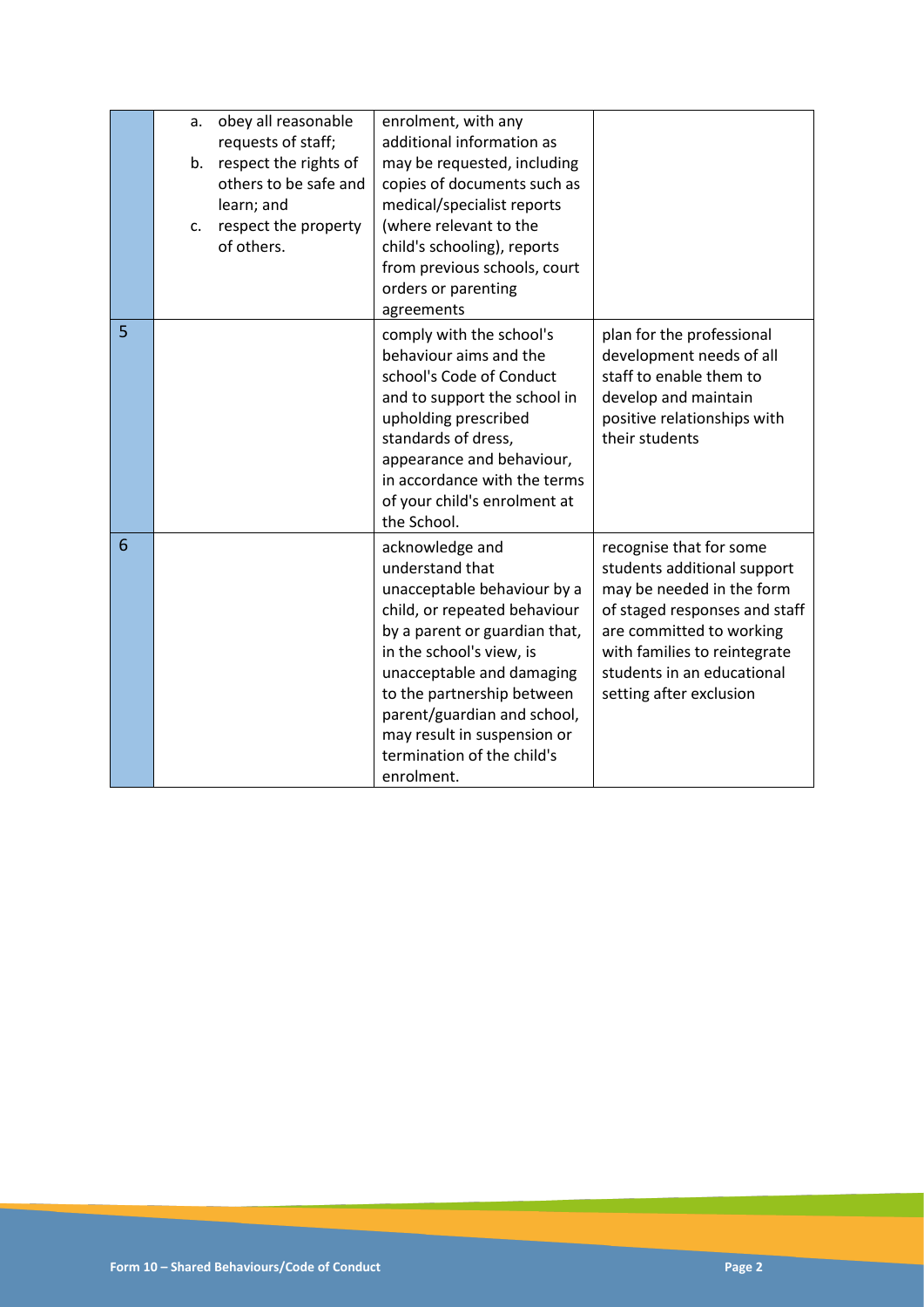



The St Joseph's Primary School Student Behaviour Policy reflects the school community's shared expectations in relation to student engagement, attendance and behaviour. This policy sets out the clear process to be followed in order to support students' behavioural, educational and emotional engagement.

Ensuring that students attend school each day is a shared expectation of all students, parents and the wider school community.

The table below sets out the School's shared attendance expectations for its students, parents and staff.

|                | <b>Students are expected to:</b>                                                                                                                                                         | Parents/Carers are<br>expected to:                                 | <b>Principals/Teachers &amp; Staff</b><br>will:                               |
|----------------|------------------------------------------------------------------------------------------------------------------------------------------------------------------------------------------|--------------------------------------------------------------------|-------------------------------------------------------------------------------|
| $\mathbf{1}$   | attend and be punctual for<br>all timetabled classes every<br>day that the school is open<br>to students                                                                                 | Ensures their child attends<br>school regularly and<br>punctually  | proactively promote<br>regular attendance                                     |
| $\overline{2}$ | be prepared to participate<br>fully in lessons                                                                                                                                           | uphold the school's<br>expectations with regard to<br>endeavour    | mark rolls accurately each<br>learning session                                |
| $\overline{3}$ | bring a note from their<br>parents/carers explaining an<br>absence/lateness if not<br>advised by parents through<br>the established school<br>processes                                  | advise the school as soon as<br>possible when a child is<br>absent | follow up on any<br>unexplained absences<br>promptly and consistently         |
| $\overline{4}$ | remain on the school<br>premises during school time<br>unless they have permission<br>to leave from the School and<br>parents                                                            | account for all student<br>absences                                | identify trends via data<br>analysis                                          |
| 5              | work with their teachers to<br>develop learning activities to<br>be included in any Student<br>Absence Learning Plan and<br>to be completed during a<br>prolonged absence from<br>school | keep family holidays within<br>scheduled school holidays           | report attendance data in<br>the student report and<br>school's Annual Report |
| 6              | work cooperatively with the<br>School to develop personal                                                                                                                                | support their child's<br>learning during absences                  | support students whose<br>attendance is problematic                           |